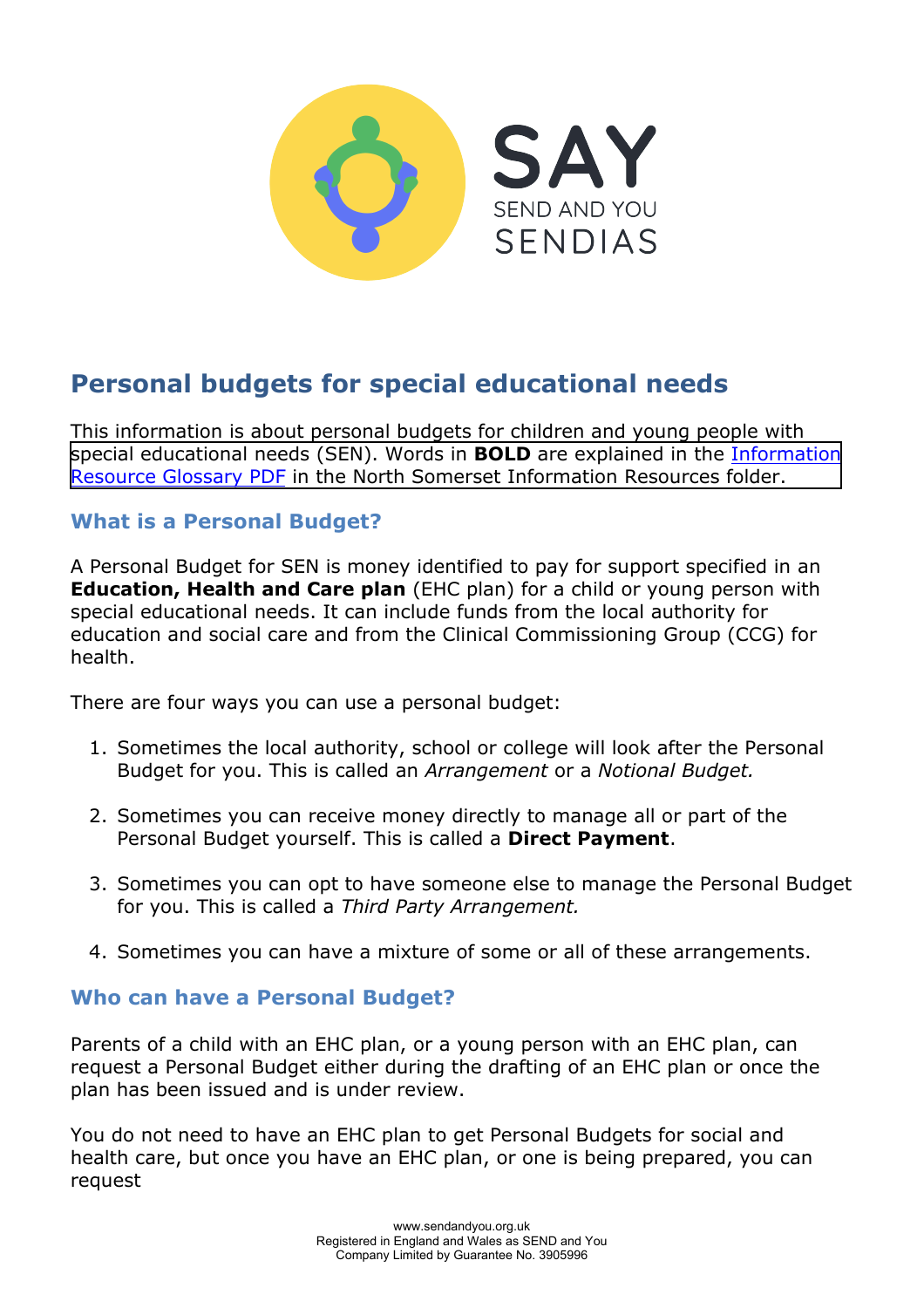budgets for all three areas of support. You must have an EHC plan to get a Personal Budget for special educational provision.

However, you do not have to have a Personal Budget.

The **SEND Code of Practice** says:

*Local authorities must provide information on Personal Budgets as part of the Local Offer. This should include a policy on Personal Budgets that sets out a description of the services across education, health and social care that currently lend themselves to the use of Personal Budgets, how that funding will be made available, and clear and simple statements of eligibility criteria and the decisionmaking processes. 9.96*

You can see North Somerset Council's web page on Personal Budgets [here.](https://nsod.n-somerset.gov.uk/kb5/northsomerset/directory/advice.page?id=n9ybWMliZHk)

A young person with an EHC plan can ask for their own Personal Budget after the end of the school year in which they become 16.

Sometimes the local authority or the health authority may not agree to a Personal Budget. If the local authority refuses a personal budget for special educational provision it must tell you why. You cannot appeal to the Special Educational Needs and Disability Tribunal over this refusal.

## **What can a Personal Budget be used for?**

Personal Budgets can be used only to fund the support set out in an EHC plan. This must be agreed by the local authority for education and care support, and by the health authority for the health provision.

You can find out what can be included in a Personal Budget in the North Somerset [Local Offer.](https://nsod.n-somerset.gov.uk/kb5/northsomerset/directory/localoffer.page?localofferchannel=0) You can also ask Supportive Parents for more information about this.

A Personal Budget for educational provision cannot cover payment for a place at the school or college. A Personal Budget can include any top-up funding (known as Element 3 funding). It can also include support that is managed by the school or college – but only if the Headteacher or Principal agrees.

You can find out more about what can be included in a Personal Budget in Sections 9.110 to 9.118 of the [SEND Code of Practice.](https://www.gov.uk/government/publications/send-code-of-practice-0-to-25)

#### **What is the difference between a Personal Budget and a Direct Payment?**

A Personal Budget shows you what money there is to make some of the provision specified in an EHC plan, and who provides it. The parent or young person does not actually manage the funds directly.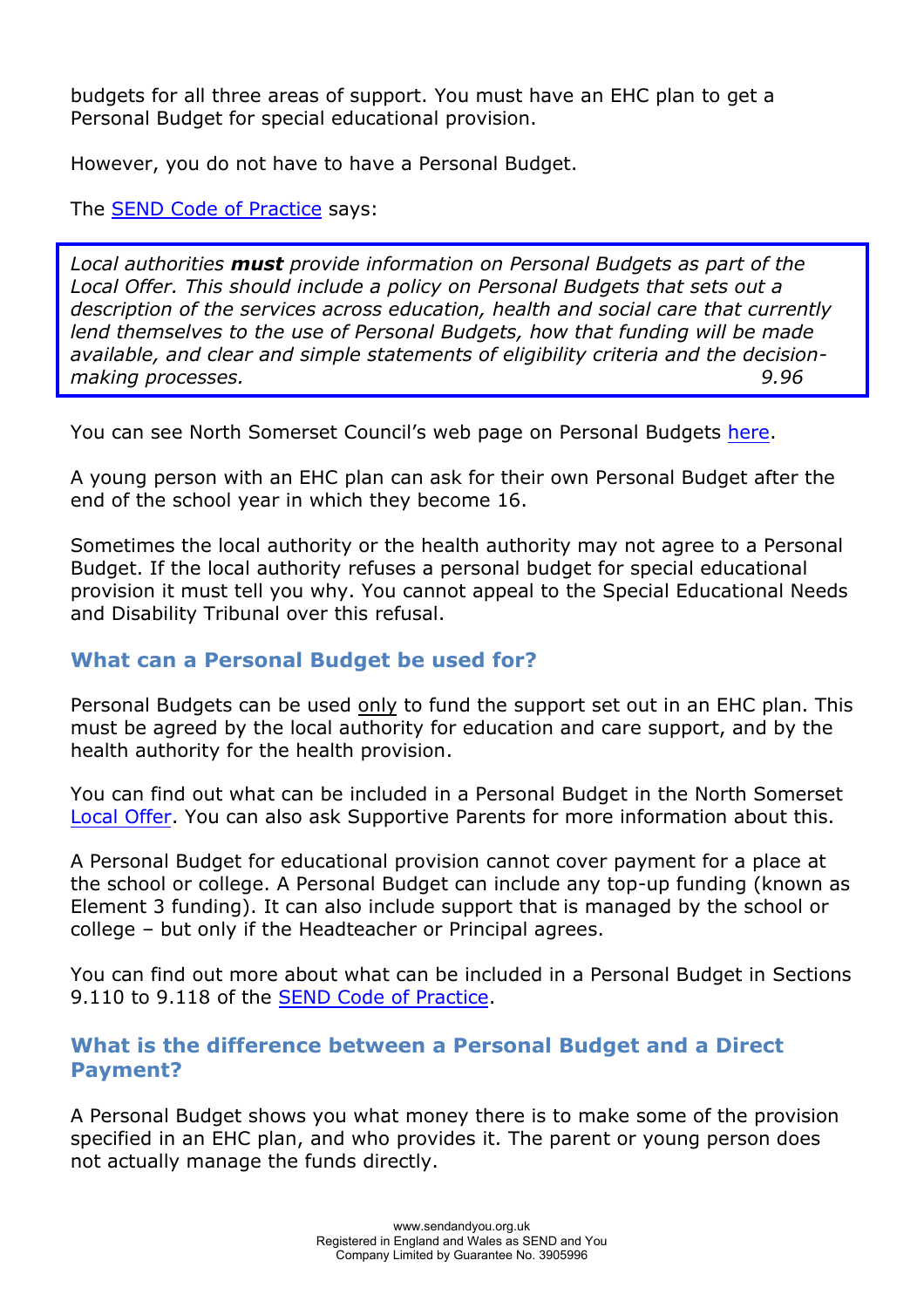With a **Direct Payment** the parent or young person is given the money for some services and manages the funds themselves. The parent or young person is responsible for buying the service and paying for it.

A Personal Budget can include a Direct Payment if it is agreed that this is the best way to manage part of the Personal Budget.

Direct payments can be used for special educational provision in a school or college only if the school or college agree. Local authorities can refuse a direct payment for special educational provision if it would make things worse for other children and young people with an EHC plan, or if it would be an inefficient way to pay for services.

It is also possible to have a *Third Party Arrangement* to manage a Direct Payment.

# **How much will I get if I have Direct Payments?**

How much you get will depend on what has been set out in the EHC plan. So it will vary from one person to another.

If the local authority has agreed to make a Direct Payment it must be enough to pay for the service or services specified in the EHC plan.

# **Are there other kinds of Personal Budget?**

Yes – some people have had Personal Budgets for health provision (a Personal Health Budget) and for social care provision (e.g. Fair Access to Short Breaks). They may have managed some or all of the provision using a Direct Payment. But this is the first time that Personal Budgets have become available for SEN provision.

You can find out more about the different kinds of Personal Budget [here](https://www.kids.org.uk/yp-personal-budgets) at the Kids website.

## **Where can I get further information, advice or support?**

You can see North Somerset Council's web page on Personal Budgets here.

SEND and You can also give you:

- more information about Personal Budgets, including Direct Payments
- advice on whether you may be able to get a Personal Budget and how you can apply for it
- information and advice on local services, organisations, and resources that may be able to help
- information, advice and support on what you can do if you are unhappy with the local authority's decision on your Personal Budget.